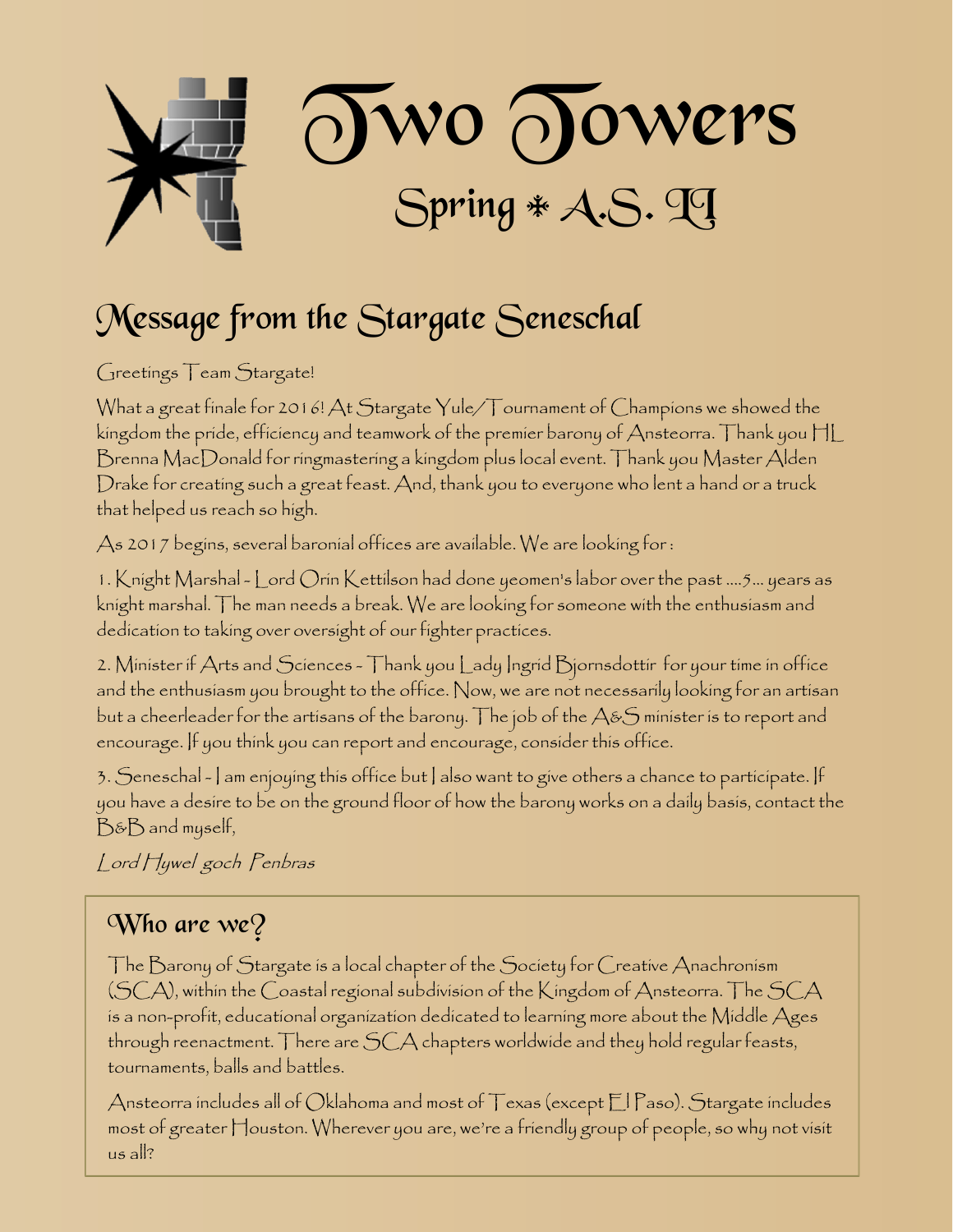## Award Scrolls

Enjoy the beautiful work of Stargate scribes Thomas Atte Woode, Elynwy of Stargate, and Rayne of Stargate, who work under the guidance of Stargate's Scribe, Hillary Greenslade.



These two Champions scrolls were presented at Stargate Yule to the new Artisan and Bard of Stargate. Scroll design and calligraphy originally created by Thomas atte Wood as a charter master; painted by Rayne of Stargate (purple/orange) and Elynwy of Stargate (red/green).



This scroll was created for Lord Bernard ben Moshe ha Kohen's admittance to the Sodality for Sentinels of the Stargate.

The unique aspect of this scroll is it was done in Hebrew, in keeping with Bernard's persona.

This original scroll was created by Thomas atte Wood, based after a Hebrew manuscript, and the Hebrew translation was arranged by Rayne of Stargate.

All images on this page © Marsha Green.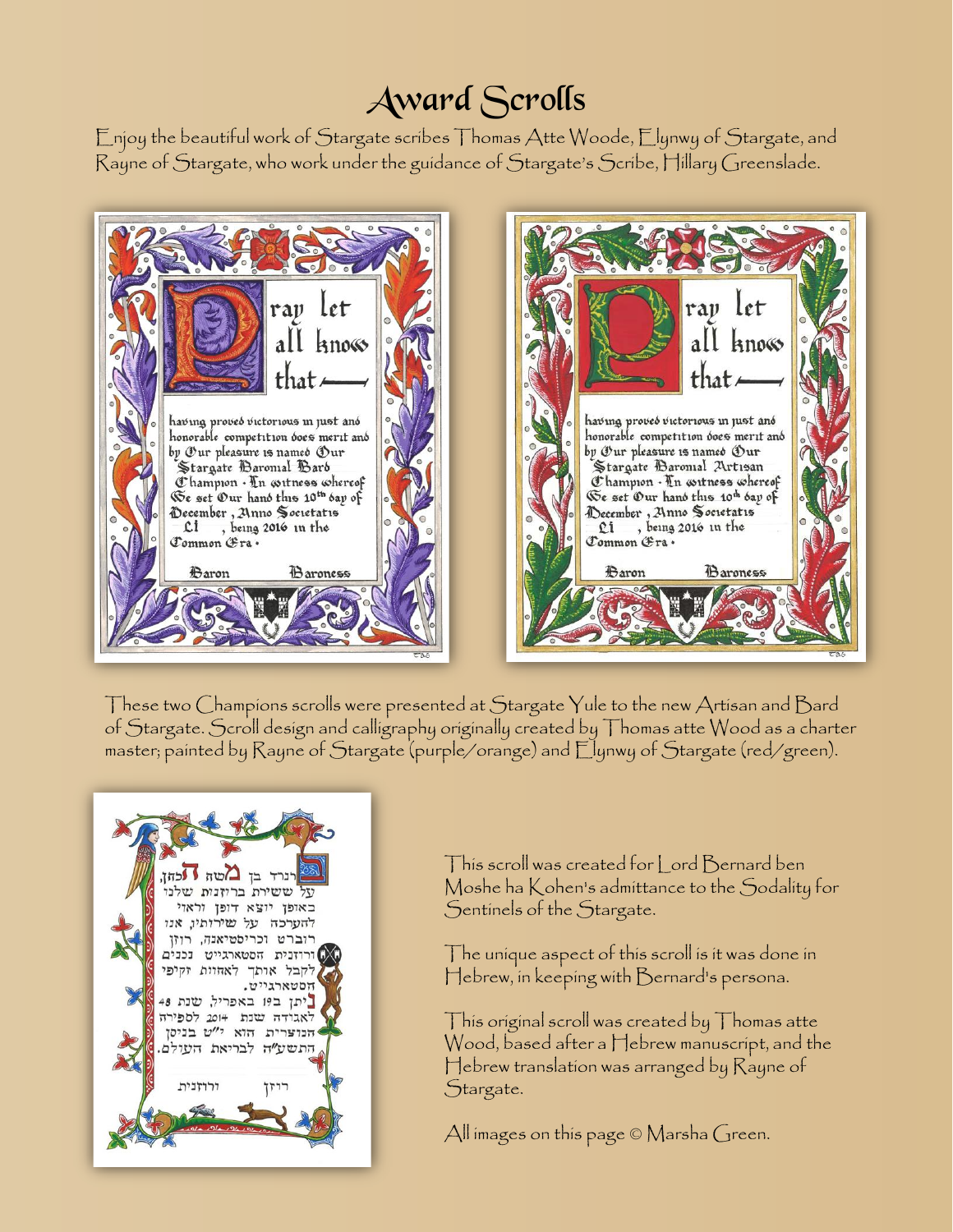## Stargate Events Calendar

|                   | Sunday                                            | Monday                                     | Tuesday | Wednesday                               | Thursday                                                                          | Friday                                       | Saturday                                   |
|-------------------|---------------------------------------------------|--------------------------------------------|---------|-----------------------------------------|-----------------------------------------------------------------------------------|----------------------------------------------|--------------------------------------------|
| Week 1            | 10a Gates<br><b>Edge Chiv</b><br>3p Scribes       | 7:15p<br>Populace<br><b>Meeting</b>        |         | 7p Rapier <sup>3</sup>                  | [Chivalric]<br>Practice<br>on hiatus]                                             |                                              |                                            |
| Week 2            |                                                   | $7p$ UFO $2$                               |         |                                         | [Chivalric]<br>Practice<br>on hiatus]                                             |                                              | April 15 -<br>Co-Baronial<br>Championships |
| Week 3            | 10a Gates<br><b>Edge Chiv</b><br>3p Scribes       | 7p UFO <sup>2</sup>                        |         | 7p Rapier <sup>3</sup>                  | [Chivalric]<br>Practice<br>on hiatus]                                             | March 12 - 19<br>Gulf Wars XXVI <sup>4</sup> |                                            |
| Week 4            |                                                   | $7p$ UFO $2$                               |         |                                         | [Chivalric]<br>Practice<br>on hiatus]                                             |                                              |                                            |
| Week <sub>5</sub> | 3p Scribes <sup>1</sup>                           | $7p$ UFO $2$                               |         | 7p Rapier <sup>3</sup>                  | [Chivalric]<br>Practice<br>on hiatus]                                             |                                              |                                            |
| Notes             | 1: 5 <sup>th</sup> Sunday<br>is only a<br>'maybe' | 2: Check first<br>- not held<br>every week |         | 3: Practice<br>held every<br>other week | 4: Note that meetings and practices are often<br>suspended during Gulf Wars week. |                                              |                                            |

- + Stargate Scribes Guild 1st/3rd Sundays 3-6 pm @ Central Mkt on Westheimer
- + Gates Edge Fighter Practice 1st/3rd Sundays 10 am @ Meyer Park
- UFO Guild Usually weekly (always check) on Monday except Pop Mtg week 7-9 pm @ Brenna MacDonald's home
- + Business & Populace Meeting Monthly on 1st Monday (2nd if holiday) 7:15 pm @ Trini Mendenhall Community Ctr, 1414 Wirt Rd.
- Stargate Rapier Practice Every other Wednesday 7-10 pm @ Hermann Park
- Stargate Chivalric Combat Practice is on hiatus until further notice. Contact the Seneschal for more information.
- Houston/Beaumont area Official Youth Chivalric Practice Irregular weeks on Sunday 4 pm @ changing locations
- Archery Practice Monthly on Saturday 9-11 am @ Spring Creek Park, Tomball
- Co-Baronial Championships will happen on Saturday April 15; Stargate will be choosing its Archery, Chivalric, Equestrian and Rapier champions.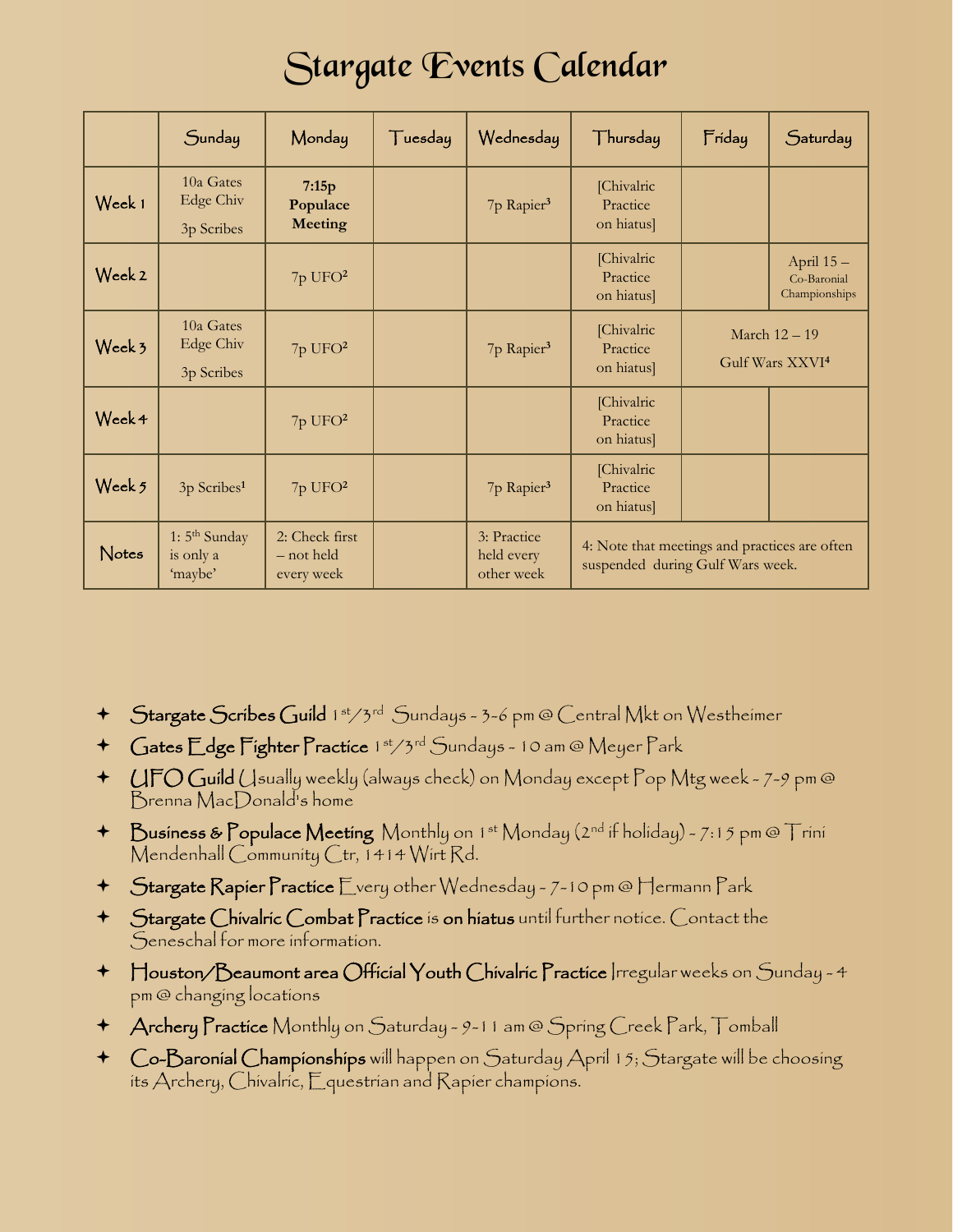# Upcoming Events & Meetings

Populace meetings during the third quarter of 2016 will be held on October 3rd, November 7th, and December 5th at Mendenhall Community Center 1414 Wirt Road, Houston, TX. We have a private room. Please check the lobby bulletin board.

### UFO Guild

HL Brenna MacDonald hosts UFO (Unfinished Objects) Guild at her home, every Monday night except the first Monday of the month (Populace), from 7pm to 9pm. Please send her a message for the address if you'd like to come.

### Chivalric and Rapier Practices

Stargate's Chivalric fighter practice is ON HIATUS until further notice. Stargate's Rapier practice is held bi-weekly on Wednesday nights by the parking lot behind Miller Outdoor Theater in Hermann Park. Check the Barony's Facebook page for last-minute updates.

### Gate's Edge Fighter Practice

Our neighbor to the north, the Shire of Gate's Edge, holds its fighter practice on the first and third Sunday of the month at Meyer Park in the Cypresswood section of Spring, Texas from 10 AM to 1 PM.

### Archery Practice

Practice has been held in 2016 at Spring Creek Park in Tomball . Check the Facebook page for possible 2017 dates.

### Scribes Guild

Come learn the ancient and beautiful arts of calligraphy and illumination. The Stargate Scribes Guild is for learning the scribal arts, as well as to provide a service to the Barony and the Kingdom by creating award scrolls. The Guild meets the 1st, 3rd and sometimes 5th Sundays of the month from 3-6 pm.

The primary site is in the 2nd floor Community Room at the Central Market, 3815 Westheimer Rd (at Wesleyan Ave, inside  $\lfloor$ oop 610), Houston,  $\lceil \frac{\sqrt{7027}}{\sqrt{7027}} \rceil$  ring your paint supplies; some loaner items will be provided. All are welcome, newcomers and masters alike. Contact: Mistress Hillary Greenslade.



St. John (depicted as a scribe) Bodleian Library MS Auct. D. 1.17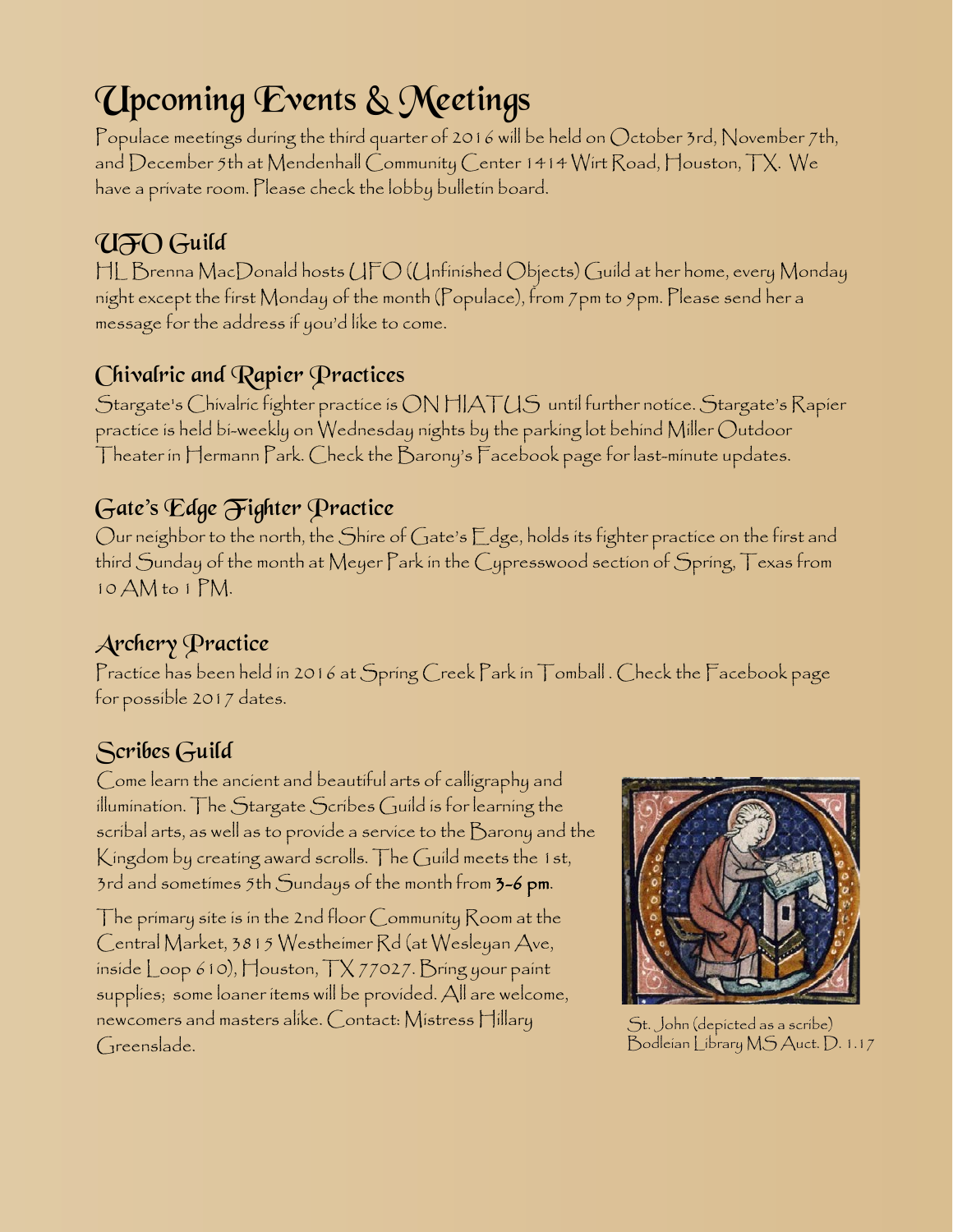# Make a Contribution to the  $\widetilde{\partial w}$   $\widetilde{\partial w}$   $\widetilde{\partial w}$

The Two Towers is the reference for members of the Barony, but it also serves as a bit of Baronial history. The Chronicler would love to see one and all contribute in some way to the publication. Please send your contributions to the ActingStargate Chronicler, Lady Merewyn de Laugharne, at [webminister@stargate.ansteorra.org](mailto:webminister@stargate.ansteorra.org?subject=Two Towers).

Here are some of the ways in which you can be a part of the Baronial Newsletter:

- $\textcolor{black}{\star}$   $\textsf{E}$  vent  $\textsf{S}$ tories  $\textsf{L}$ et everyone hear your recollection of a great time or special occurrence at a Stargate event by putting it in our newsletter!
- $\blacklozenge$  Photographs If you have taken some photos at Stargate events and would like to get them published, please send them along with the appropriate Publication Permission Form for yourself and any identifiable individuals in the photos.
- Word Fame Has someone you know done something worthy of bragging about? Publish it!
- $\bm{\negthinspace}$   $\bm{\negthinspace}$   $\bm{\land}$   $\bm{\neg}$  are to share your expertise, or enlighten others on a subject you feel passionate about? Send your article along for publication along with the appropriate Publication Permission Form found on the Ansteorra website!
- $\blacklozenge$   $\blacktriangleleft$   $\blacktriangleleft$   $\blacktriangleleft$   $\blacktriangleleft$   $\blacktriangleleft$  artwork along with the appropriate  $\mathsf{\Gamma}$ ublication  $\mathsf{\Gamma}$ ermission  $\mathsf{\Gamma}$ orm found on the Ansteorra website. Or let us know if you would like to illustrate articles!

### Stargate Domesday Book

Stargate is compiling a Domesday Book to help our members keep in touch, and we have made it quick and easy to submit your information online at

[http://stargate.ansteorra.org](http://stargate.ansteorra.org/)!

### Stargate Facebook Page

Stargate also has a Facebook page, which is a good place to check for lastminute updates on practices and events. [https://www.facebook.com/groups/566](https://www.facebook.com/groups/56697227816/) [97227816/](https://www.facebook.com/groups/56697227816/)

### Accepting applications for these offices:

- » Seneschal
- » Knight Marshal
- » Minister of Arts & Sciences
- » Minister of Children
- » Youth Rapier Marshal

Holding an office is a great way to become involved and meet your fellow Stargaters. Eligible applicants must have enthusiasm and a wish to learn and carry out their new office.

Please send your application to the Stargate Seneschal, the corresponding Regional officer, and the Baron and Baroness.

### Disclaimer & Copyright

This is the Two Towers, a publication of The Barony of Stargate of the Society for Creative Anachronism, Inc. The Two Towers is available from Cary Dier, 3806 Ascot Ln, Houston TX 77092. It is not a corporate publication of the Society for Creative Anachronism, Inc., and does not delineate SCA policies.

Copyright 2017 Society for Creative Anachronism, Inc. For information on reprinting articles and artwork from this publication, please contact the editor, who will assist you in contacting the original creator of the piece. Please respect the legal rights of our contributors.